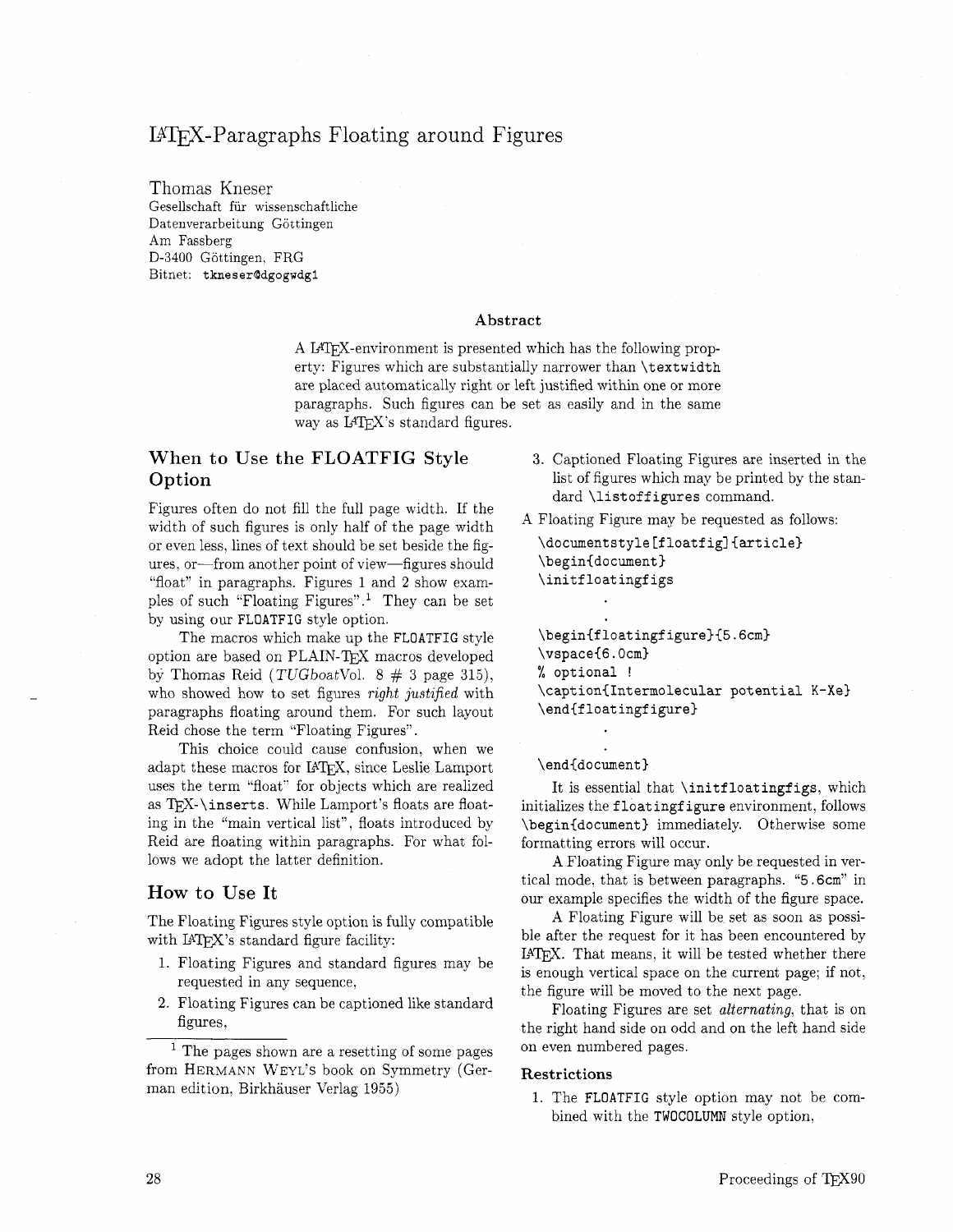*2.* A Floating Figure cannot appear in a paragraph which begins on top of a page.

### **How** It **works**

We have extended the macros designed by Reid with regard to:

- 1. fitting them into the IATFX context,
- 2. justifying Floating Figures right and left, and
- 3. the generation of warning messages for "collisions" of two Floating Figures.

Fitting into the IATFX context The PLAIN-TFX implementation by Reid is based on a redefined **\output** routine:

```
\edef\oldoutput{\the\output}%
\output=C\the\outputpretest 
  \ifoutput\oldoutput\fi) 
\outputpretest={\outputtrue)
```
If a Floating Figure is requested, the content of the **\outputpretest** token register then decides:

- 1. if there is enough vertical space to set the Floating Figure,
- 2. if setting of another Floating Figure is already in progress, or
- **3.** if indeed the current page is ready to be sent to the DVI file.

TEX has to deal with more than one paragraph until \ifodd\count0 % a Floating Figure is completely processed. During **\hbox to \hsize{\hss\copy\figbox}%** this process, the redefined **\output** routine is called **\global\oddpagestrue** at the beginning of every paragraph; this is done in-<br> **\else%** leftsetting directly by expanding the control sequence **\tryfig.**  $\hbar z = 0$  \hbox to \hsize{\copy\figbox\hss}% Therefore, the **\everypar** token list is prepared by **\global\oddpagesfalse** the following command sequence:  $\frac{\xi}{\xi} \cdot \frac{\xi}{\xi}$ 

```
\edef\oldeveryparC\the\everypar) 
\everypar=C\tryfig\oldeverypar)
```
Now **\tryf ig** triggers the (modified) **\output** routine. which then makes the decisions mentioned above.

Adopting this concept when using the macros in the IATEX context, we are faced with the following problems:

- 1. At the time **FLOATFIG.STY** is read in, the **\output** routine is still undefined. and remains undefined until **\begin{document)** is expanded; so the redefinition of the **\output** routine has to be done after **\begin{document)** by the command **\initf loat ingf igs** (see section "Known Problems" below).
- 2. There are situations where IATFX decides to redefine the **\everypar** token list without saving the former content: this occurs, for instance. when expanding a **\section** control

sequence. We overcome this by redefining **\everypar** whenever the **\f loatingf igure** environment is entered. So to avoid problems, a Floating Figure should be requested early enough before any sectioning control sequence (see also subsection "Misleading collision warnings"). Furthermore, the conflicting definitions of **\everypar** are the reason why Floating Figures cannot move across section boundaries.

Justifying figures right and left The problem to be solved is whether a particular figure has to be set left or right justified. This decision has to be made according to the value of the page count (left if even, right if odd). This is because we are dealing with the well known problem of associating a certain part of input text with the number of the page on which it will be finally set .

As pointed out by Donald Knuth in The TFXbook, this association is made at **\output** routine time. Therefore the problem is not so hard to solve, since in Reid's version there is already a modified **\output** routine which decides if a particular figure will fit on the current page. As a by-product of this decision one easily gains the information "odd" or "even" for the page count of the current page. So our problem is reduced to the following simple decision:

Collisions of Floating Figures We define a collision as a situation where:

- 1. a Floating Figure is requested before a predecessor has been finished, or
- *2.* some sectioning is requested before a Floating Figure has been finished.

While the **FLOATFIG** style option cannot avoid such collisions, it will recognize them. For diagnostic purposes we have therefore defined the switch **\iff igprocessing** and another count register called **\ff igcount.** This count register is used to attach a sequence number to each Floating Figure, so they can be identified uniquely in collision warning messages. These sequence numbers are not to be confused with the figure count maintained by standard IATEX.